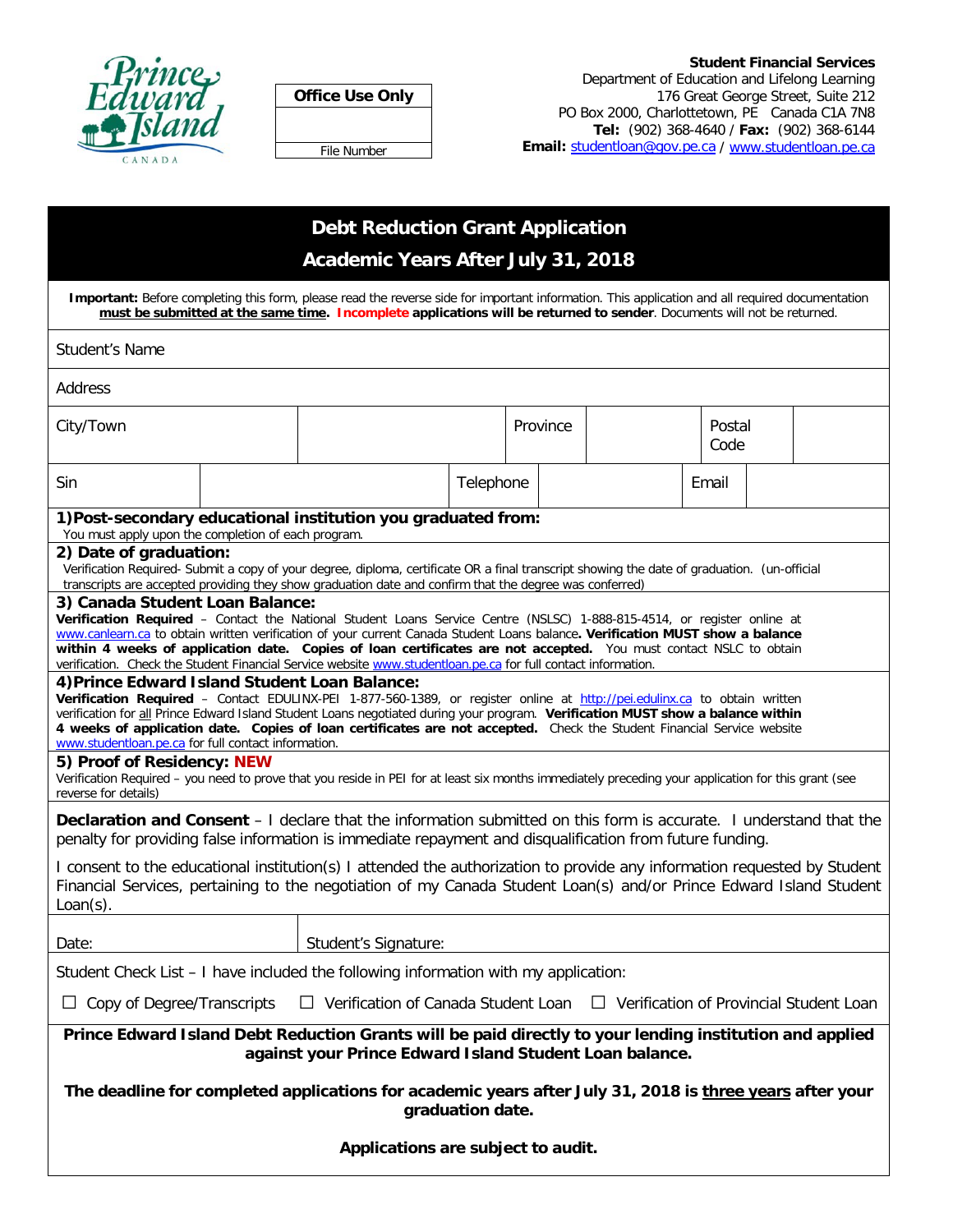Under the Prince Edward Island Debt Reduction Grant Program, **if you have graduated from your program of study**, you may apply to have a portion of your Prince Edward Island Student Loan debt repaid by the Province of Prince Edward Island.

**Debt Reduction Grants are not automatic.** You should apply **no later than sixty (60) days** after the completion of your program (e.g. the month during which a student has ceased to be in full-time studies). Each year of student loan funding received to complete the program you graduated from must be included for review on this application.

If you continue with your studies (Masters, PhD, etc) more than one year after graduating from the previous program and do not apply for debt reduction within the one year deadline, your previous certificate / diploma/degree will not be eligible for debt reduction. Continuous students may apply for concurrent degrees providing they have not taken more than one year off between **full-time** studies. **This policy is strictly enforced.**

### **Eligibility Criteria**

You must meet the following conditions for academic years after July 31, 2018:

- 1.Your combined Canada and Prince Edward Island Student Loan exceeds the minimum annual debt level set by the Province of \$6,000. Only those years with debt higher than \$6,100 with at least \$100 of provincial funding (PEI Student Loan) will be included. The student loan year for debt reduction coincides with the Prince Edward Island Student Loan year of August 1 to July 31. The Debt Reduction Grant will be applied against your Prince Edward Island Student Loan balance.
- 2. Eligible years for debt reduction are only those in which you were enrolled in the program from which you graduated.
- 3. You will need to prove that you reside in PEI for at least six months immediately preceding your application for the Debt Reduction Grant. Proof of PEI residency is satisfied by the applicant providing any two of the following documents:
	- Lease/rental agreement, and rent receipts;
	- Utility bills: electric, water, sewer, cable, and/or telephone;
	- Credit card bills;
	- House purchase agreement/title deed;
	- Property tax invoice;
	- Documentation confirming community involvement activities;
	- Most recent personal Canadian income tax return, and notice of assessment;
	- Confirmation of PEI address from Employment and Social Development Canada;
	- Letter from Employer; or
	- PEI motor Vehicle registration

## Important to Note:

- a) The maximum debt reduction grant is \$3,500 per academic year after July 31, 2018, based on the minimum required length of a program plus one year. Only academic years spent enrolled in relevant degree will be taken into consideration.
- b) Over-payments (over awards) calculated during your year(s) of study will be deducted and will reduce or eliminate your debt reduction grant.
- c) Grants will not be issued for amounts that are less than \$100.

**d)For all academic years prior to August 1, 2018 you are still eligible to receive up to \$2000/year without any residency requirements if you apply within a year of graduation. Please note that you are required to complete a separate Debt Reduction Grant Application for academic years prior to August 1, 2018.**